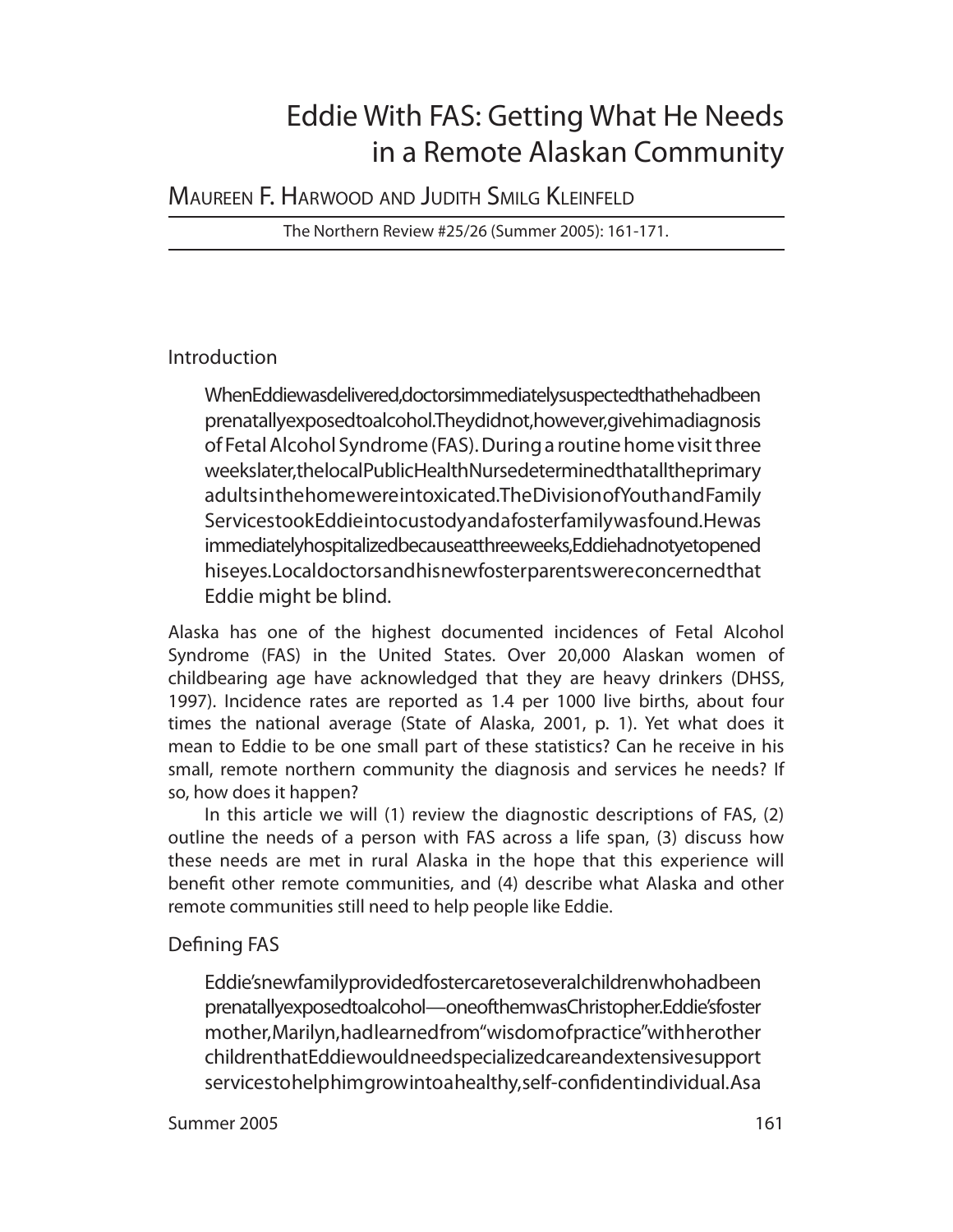baby Eddie would lie in his crib with his arms drawn underneath him. He was rigid, highly sensitive to noise and disliked soft touch.

There is no biochemical test to determine if a child has FAS. Eddie displayed many of the characteristics of this disorder at birth and it was known that his mother had consistently abused alcohol during her pregnancy. This can cause problems, because "Alcohol is a neurobehavioral teratogen, an agent that can cause defects in the structure and function of the developing central nervous system in humans" (Olson, Morse, and Huffine, 1998, p. 262). FAS is characterized by (1) pre- and post-natal growth deficiencies that place a child below the tenth percentile for height or weight or both, (2) a distinct pattern of facial features, and (3) evidence of central nervous system (CNS) damage.

Prenatal alcohol exposure does not always result in a child having FAS. Some children have partial manifestations of the disorder, usually CNS dam age. These individuals are described as having Fetal Alcohol Effects (FAE) or an alcohol-related neurodevelopmental disorder (ARND). FAE is not a less severe form of FAS. Quite the contrary, children with FAE often experience worse problems in school and as adults because many people do not perceive them as having brain damage since they lack outward signs of a syndrome (Streissguth, 1997a).

The central nervous system (CNS) dysfunction associated with prenatal alcohol exposure can cause learning deficiencies (i.e., lower IQ scores), auditory, verbal, and spatial memory difficulties, problems in visual-spatial skills, hyperactivity, attention deficit problems, motors delays, problems with organization, and speed of information processing (Olson, Morse & Huffine, 1998; Streissguth, 1997a). While children with FAE often have a variety of these CNS difficulties, their problems are less likely to be recognized, and they tend to receive less help and support.

FAS/FAE is considered an equal opportunity disorder. Wherever women drink heavily, children with FAS are born. The likelihood of a woman who persists in a chronic drinking pattern of producing more than one child with FAS is very high (Astley, Bailey, Talbot, & Clarren, 2000).

People with FAS/FAE are in need of a variety of services to help them live safe and healthy lives. First, they need a diagnosis in order to access needed services and understanding. Second, they need consistent supportive family care. Many children with FAS may require foster care because their own family is not be stable enough to care for them. Third, they need early intervention and adapted school services. Fourth, they frequently need medical and therapy services. And finally, many require supportive living assistance throughout their lives to help them understand the daily demands of community life.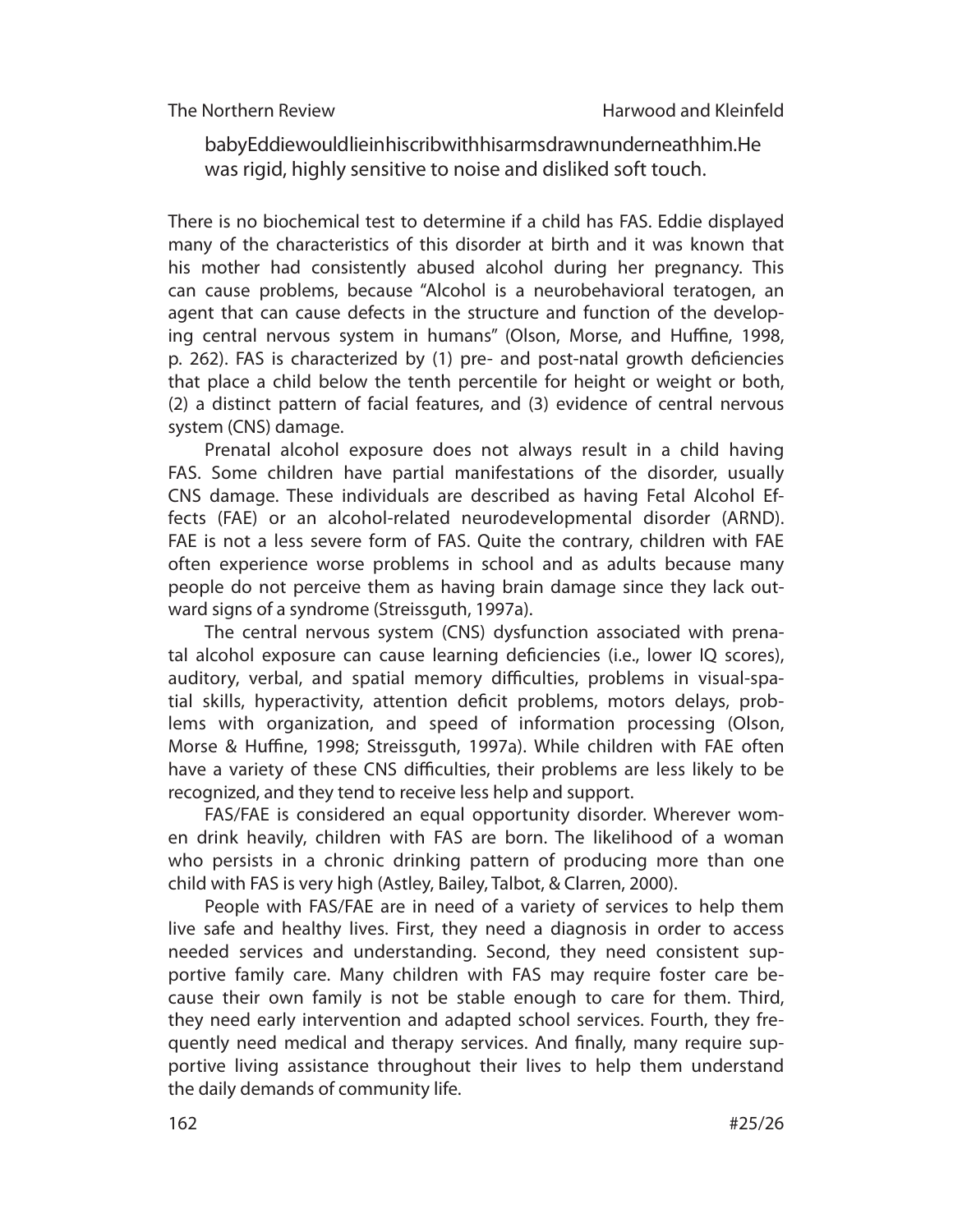Getting a Diagnosis

Eddie did not officially receive a diagnosis of FAS until he was five and was seen by a specialist. His foster brother Christopher was diagnosed with FAE at age nine. Christopher had troubles understanding what people said and was easily frus trated when he did not respond correctly to things people as ked him to do. Fun, artsy, fine motor tasks aggravated him. Teachers and doctors without knowled ge of FAS/FAE found most of his behaviors frustrating and puzzling.

The diagnostic conditions for FAS are clear and descriptions of the disorder and its consequences are fairly well documented. Yet, FAS is still largely misunderstood by community members and professionals. Often FAS/FAE as a disability goes undiagnosed because of 1) the lack of accessible medical practitioners who know about FAS, 2) the tendency by medical and other health care professionals to avoid issues where alcohol use or abuse must be confronted, and 3) the variance in the facial characteristics and cognitive behaviors as people age.

Ann Streissguth, a leading researcher in the field of FAS, describes FAS as a "hidden" disability because people with FAS often seem normal and fail to meet qualifying criteria for community support programs designed to help people with disabilities live productive lives. She clarifies why FAS confounds people:

Individuals with FAS/FAE are born with organic brain dysfunction, which constitutes their primary disability. Although the manifestations may change as the child matures, the brain damage remains a part of their endowment across a life span. Because of the complexities and unevenness of the brain damage, people with FAS/FAE may be good at some things and disabled at others. They may have normal overall performance on an IQ test but nevertheless have significant disabilities with abstract thinking, learning and generalizing from their past experiences.

Streissguth goes on to describe what FAS looks like in everyday life:

They may read well but have difficulty comprehending the subtle social cues of interpersonal relationships. They may talk a lot but lack insight into their own behavior. They feel distress but may be unable to articulate their needs to others. They may have difficulty modulating incoming stimuli and be in danger of being overwhelmed by stimulation and of behaving in an impulsive and maladaptive fashion. They may lack the ability to evaluate their own performance, set realistic goals and organize their behavior to work towards a goal. These characteristics, so well known to everyone who lives and works with people who have FAS/FAE, are signs of brain dysfunction. (1997a, p. 146)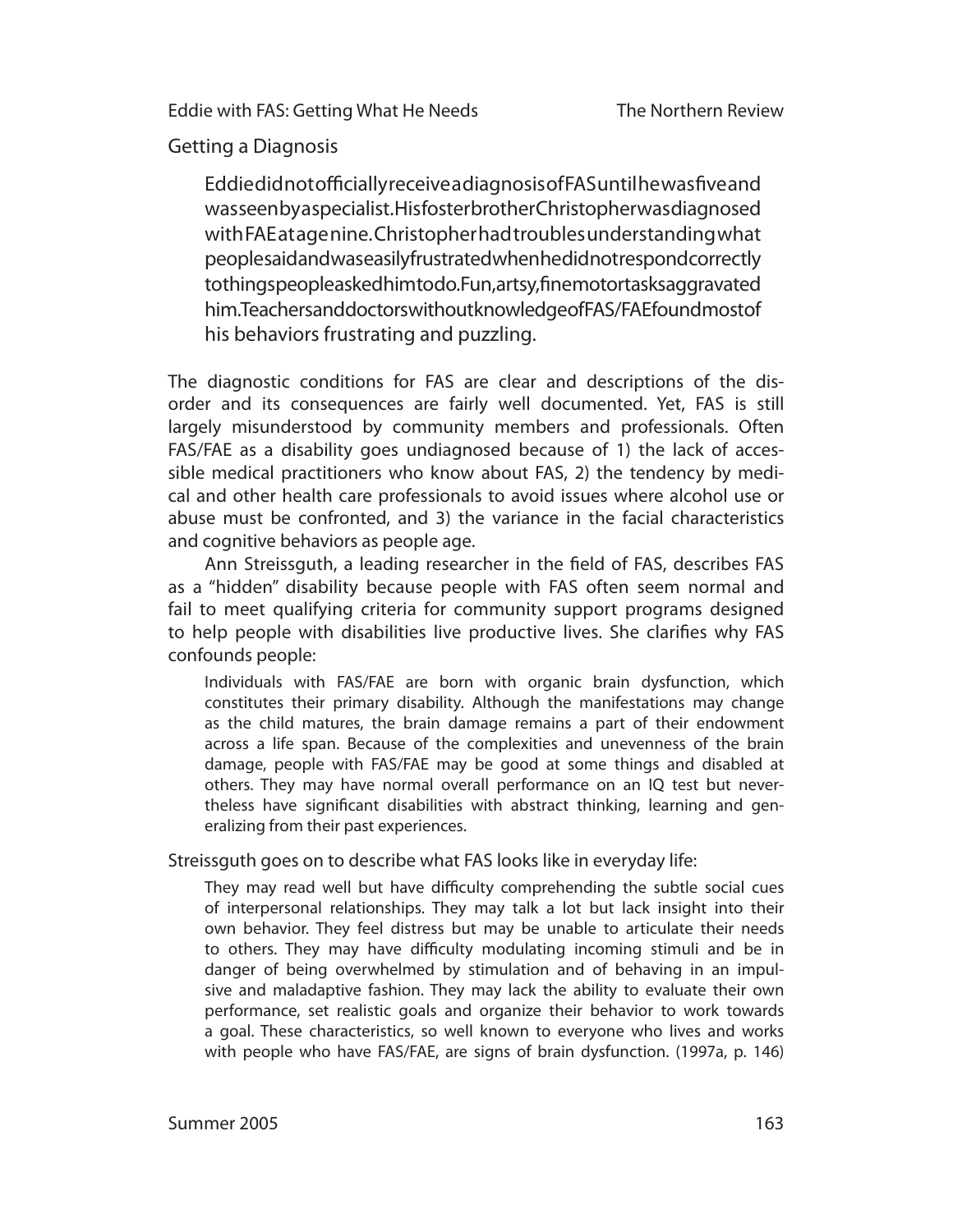Evidence suggests that if FAS is left undiagnosed into adolescence the probability of poor life outcomes increases (Streissguth, Barr, Kogan, & Bookstein, 1996).

Eddie and Christopher were diagnosed at the specialty clinic held at the local hos pital in their community. The local FAS Task Force, a team of concerned community volunteers, raised the money to pay for Dr. Sterling Clarren, a noted FAS researcher and dysmorphologist at the University of Washington, to come to the community. The local hospital provided space for the clinic and Dr. Clarren helped train local pedia tricians in making a diagnosis. These types of community-spons or edclinics occurred sporadically because fund raising was time consuming, arranging village travel was difficult, and scheduling time with a single specialist was almostimpossible. While Eddie and Christopher dideventually geta diagnosis, many other children in remote northern communities donot. That children have not been diagnosed has been a consistent complaint in Alaska. Many families have had to travel to larger city centers to get help for their children.

## Early Intervention

Eddie and his family enrolled in a community-based Infant Learning Program (ILP). Therapists and educators worked with his family on activities that would help Eddie learn to self-calm and begin to integrate the sensory experiences that easily overwhelmed him. Eddie also required physical therapy to help reduce the rigidity that was inhibiting his use of his arms. A speech and language pathologist saw him every six months to offer support to his mother by discussing feeding and calming activities.

The key to helping individuals with FAS/FAE is often said to be early and consistent intervention (Hinde, 1993):

Given the plasticity of the young brain and the potential for early intervention to effect actual neurological change, early intervention might minimize alcohol's adverse impact on the CNS.... This could possibly improve the quality of the essential caregiver-child attach ment relationship, laying a more secure foundation for later development. (Olson, Morse, & Huffine, 1998, p. 275)

But we must keep in mind: to be eligible for early intervention it helps if a child has a diagnosis.

The state of Alaska supports Infant Learning Programs (ILP), early intervention programs that provide voluntary, family-centered services to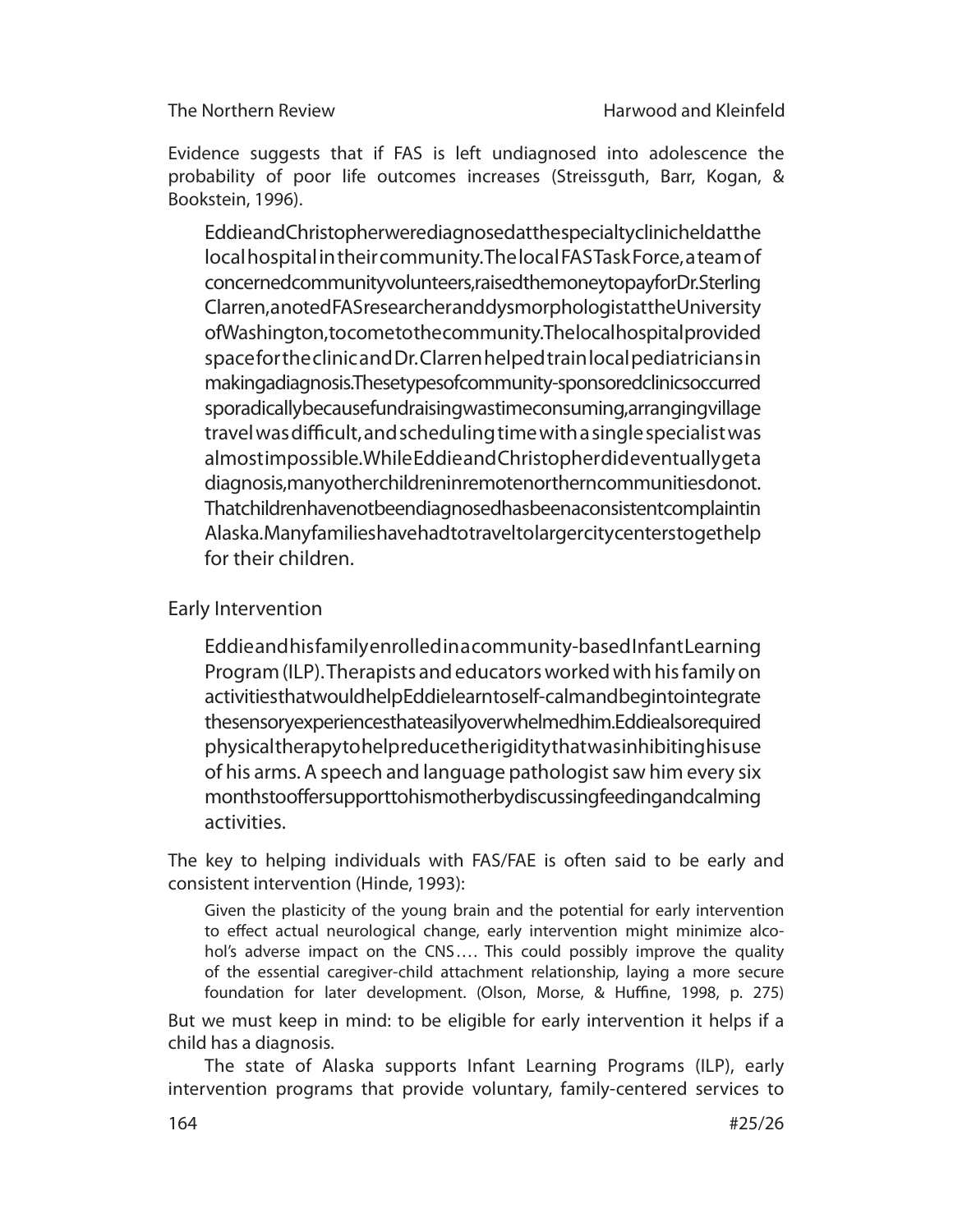The Northern Review

assist families in coping with the demands of a child with special needs. The services are offered free of charge to the families. Medicaid or private insurance covers the cost of physical therapy, occupational therapy, speech and language pathology, audiology, and other special clinic services. The state of Alaska provides the funding to cover some of the other services that families need.

ILP services are made available in every community in Alaska by traveling teachers and therapists. Most rural ILP programs have staff that travel long distances to work with families who request help. In July 2000, in the program that Eddie was a part of as an infant, 10 percent of the children on the case load had been prenatally exposed to alcohol.

Eddie was in the ILP program for three years. His mother feels that it was the best-designed and most supportive services he and Eddie have received to date. She appreciated that the services were family-centered and home based. Eddie was fortunate as his foster parents and siblings were active, know ledgeable participants in his early education program, often teaching the teachers a lotabouthim. While Eddie was priviled edin having a foster mother who knew how to address his rigidity and resistance to soft touch, many parents find children with FAS/FAE difficult to nurture.

### Middle School Woes

School was rough for Eddie. He was extremely hyperactive and his attention span for activities he didn't enjoy, like math, was about one minute. His verbal expression skills were excellent. He had fine motor troubles that made writing a difficult task for him. Teachers reacted differently to his behaviors and needs. His activity level and gullibility amazed other children and this often led to teasing. As other children teased him and teachers had unpredictable responses, stress at school mounted. His behavior at school would break down to the point where he was described as "Mr. Hyde" (demon) at school and "Dr. Jekyll" (angel) at home.

Eddie's behavior problems are typical of what is observed in children with FAS/FAE in school. Children with FAS have difficulties attending to tasks, sitting still, dealing with changes in schedules, taking notes, and staying organized. They frequently have specific speech and language problems that affect their day-to-day functioning and social success. They often appear to be fluent talkers but having lots of words does not mean that they understand how to use those words to influence social situations. "Deficits

#### Summer 2005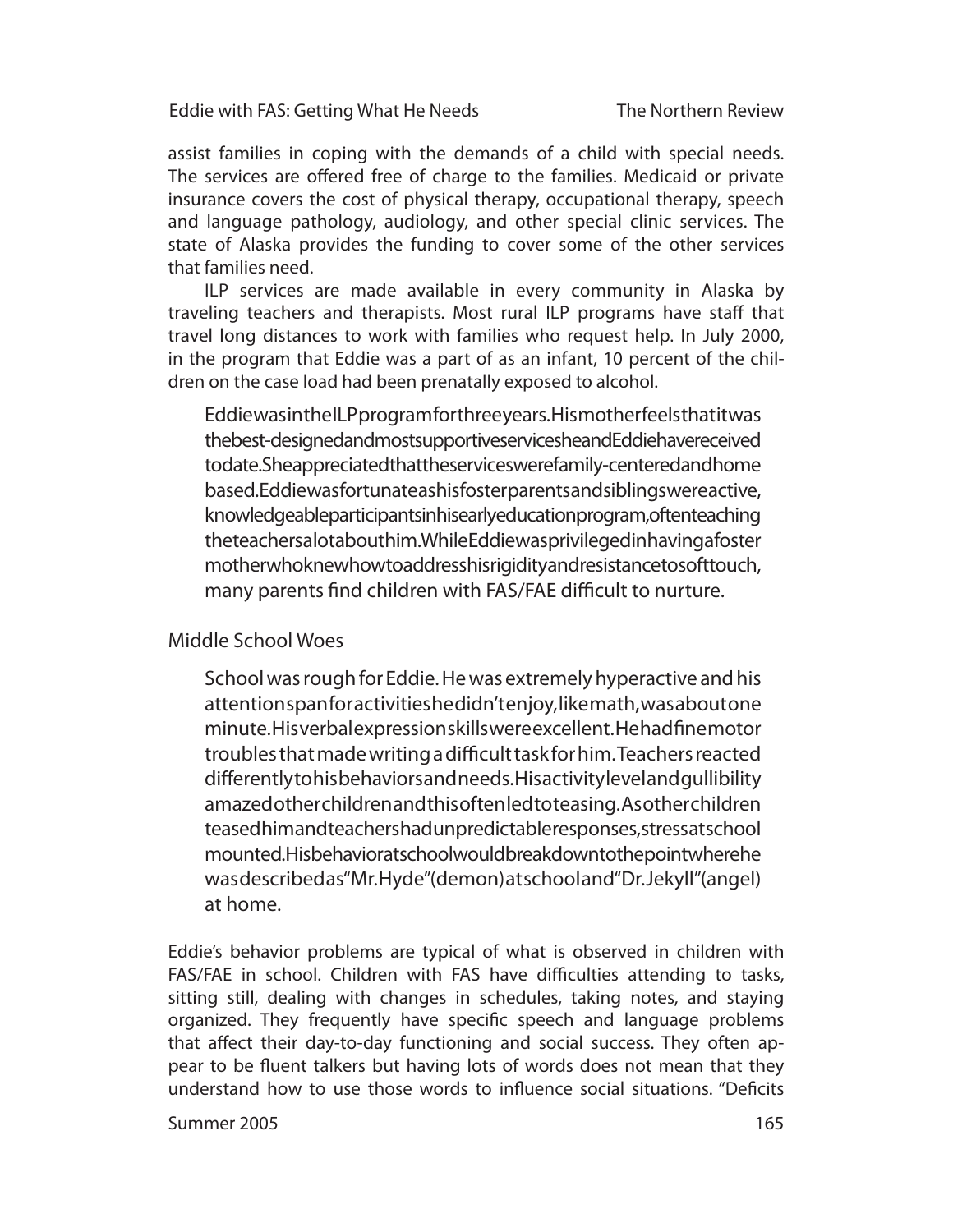in social communication jeopardize academic success and appear to play a major role in maladaptive and dysfunctional behaviors present in older children and adolescents with FAS" (Coggins, Friet, & Morgan, 1997, p. 221).

Teachers typically interpret these problems to mean that a child needs special education. In large school settings with many special education teachers, children can be taken out of the classroom to work on areas of breakdown. In smaller, more remote sites, the special education teacher is often responsible for the needs of all children experiencing difficulties in the school and children with FAS don't get the help they need. Even for a special education teacher, the demands of a child with FAS/FAE can be unsettling. Parent and FAS advocate Jan Lutke points out that "At the heart of all compliance issues is a competence issue. We have to move from seeing behavior as non-compliance to seeing it as non-competence" (1997, p. 184). When teachers focus specifically on the bad behaviors of a child, they can forget to examine if that child actually has the necessary skills to complete the tasks they are asking that child to perform.

At agenine, Eddie's problems inschool becames ose vere that his foster mother decided to home school him. Clashes with well-intentioned teachers who did not understand his disability and worries about his safety on the playground, close to the busy road, made the home placement more acceptable to his family. Currently, at age thirteen, Eddie attends public school in theory only. His mother, who receives limited technical support from the school district itinerant specialist, instructs him.

Many children do not have the supportive family that Eddie has. Nor do they have a parent who is able or willing to educate them at home. Many children with FAS/FAE who act out in class get suspended from school or drop out, leaving them in the community with compromised skills and poor coping behaviors (Streissguth, 1997a). This is an emerging problem for individuals with FAS/FAE in Alaskan schools and communities. Many adolescents and adults who were prenatally exposed to alcohol and not diagnosed are appearing in the courts, forcing the legal system to make accommodations in order to deal judiciously with them in the criminal process (Dagher-Margosian, 1997). This problem is just beginning to be examined by the state.

## Adolescence and Adulthood

As Eddie reaches adolescence his mother worries if she will be able to head off the frustrations she experienced with Christopher when he reached his teens. Christopher wanted more than anything to be finished with school,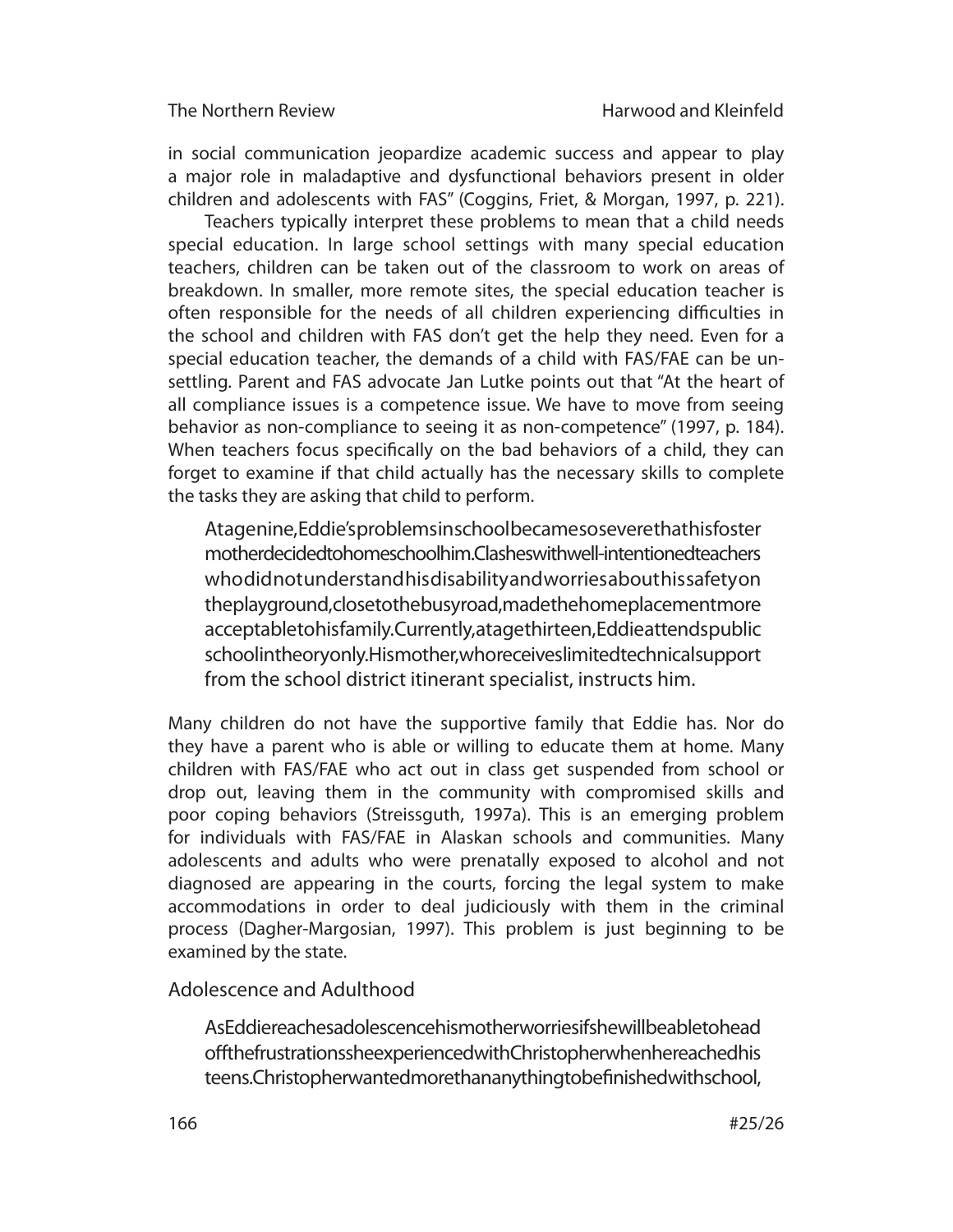The Northern Review

be em ployed full time, and have his driver's license. Yet Christopher had only a vague idea of how to handle money and still needed assistance to schedule his day. He had few friends and was easily frustrated by people not familiar with his abilities. He was consistently distressed when he could not make clear his needs and thoughts. After a frustrating experience at his part-time job, Christopher took his life at sixteen years of age by hanging himself.

Many parents succeed in providing the structures and routines, visual and experiential approaches to learning, and fierce love and security that enable young children with FAS/FAE to thrive. But their sense of success is tempered by the anxiety that adolescence lies ahead, blocking the road like a gigantic boulder. They know from other parents that, at adolescence, things often fall apart (Kleinfeld, 2000, p. 327).

## Mental Health Needs

Adolescence is difficult for young people with FAS/FAE because this stage of life brings expectations for independence and achievement beyond what most can achieve. High school itself presents a difficult set of challenges for children with FAS/FAE, such as dealing with room changes and the subtlety of teenage social demands. Many individuals with FAS/FAE become angry and depressed, sometimes suicidal, and need mental health support. However, counselors often feel that they don't have the skills to deal with individuals with FAS/FAE (Kleinfeld, 2000, p. 340). Many mistakenly believe that insight therapy and other strategies commonly used to help people do not work with adolescents with FAS/FAE, even though therapists have found ways to adapt therapies so they are effective (Baxter, 2000).

## Trouble with the Law

Young people with FAS/FAE are at much higher risk for breaking the law. A study by Streissguth, Barr, Kogan, and Bookstein (1996) on the secondary conditions that develop in people with FAS/FAE as a result of not receiving appropriate support found that sixty percent ended up having trouble with the law  $(p. 42)$ . Desperate for friends and wanting to fit in, many young people can be easily persuaded to do something illegal. Many are intellectually and socially immature and do not understand what committing an offense means.

## Supported Employment and Living

People with FAS/FAE need to have practice apprenticeship opportunities to learn job skills. They often require specialized job coaching and ongoing

#### Summer 2005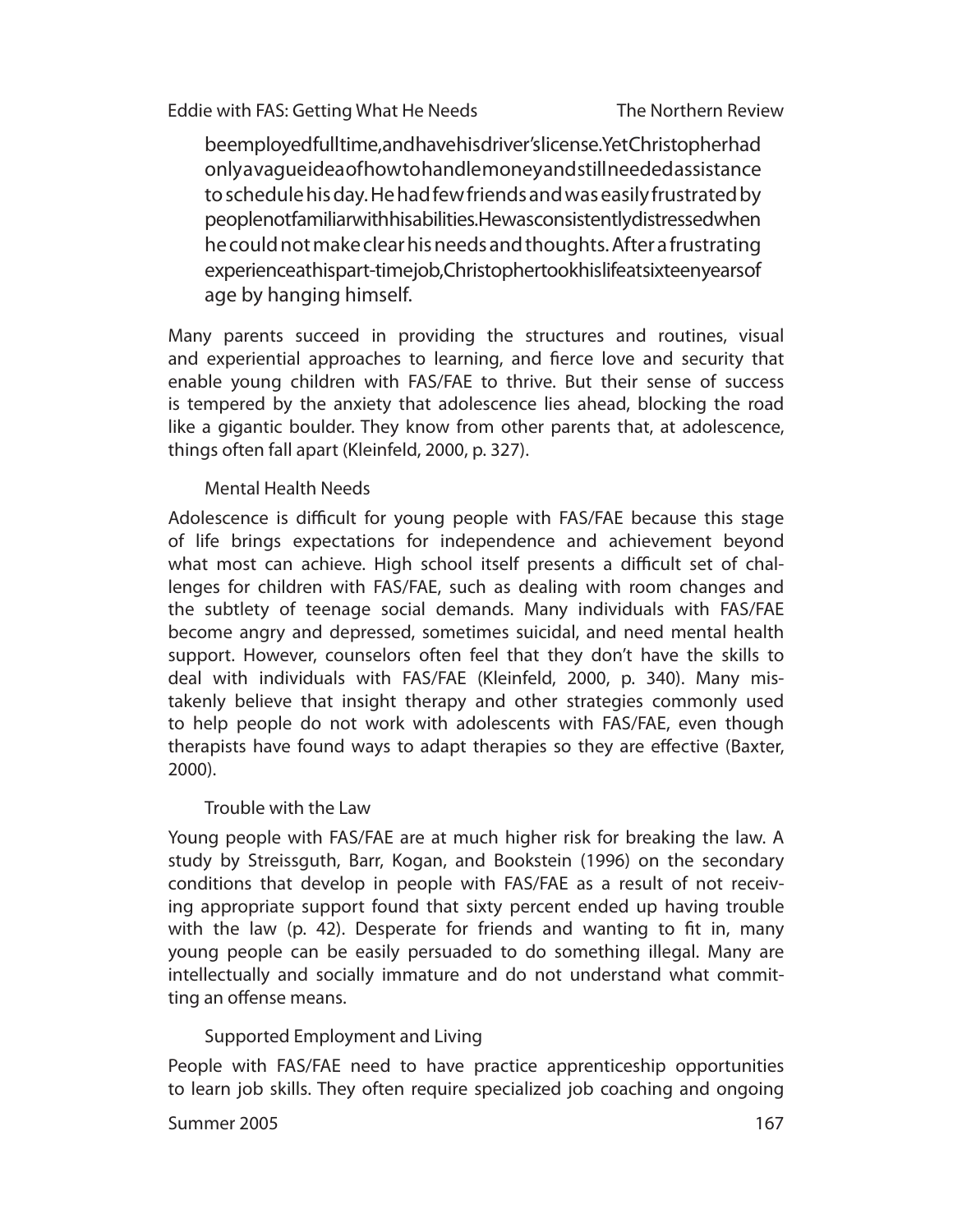case management to help them achieve success at a job site. Independent living rarely succeeds for this vulnerable population. People with FAS/FAE need supported living environments where other people assist them in meeting the demands of a day (Streissguth, 1997, p. 203).

Eddie's family expects that he will need a supportive living environment for his entire life. The sety pes of placements are very difficult to accessin rural com munities. However, the Developmental Disabilities Program under the Depart ment of Health and Social Services and many Village Councils are working to make supported living a reality in smaller communities. Eddie willalsoneed a job coach or a sheltered work environment. His family is attempting to foster independent recycling works kill sinhim in the hope that he might work at the local recycling project. The unfortunate truth, however, is that jobs for persons with disabilities are exceptionally hard to find in small villages, where few jobs exist for anyone.

Progress That Alaska Has Made

Eddie sees his favorite pediatrician about once a month. He is on medication to help him attend to tasks and to be less active. The doctor works closely with Eddie's family to monitor his success on the medications as previous medications had caused some negative side effects. Hisdoctor recently went to Seattle and Anchorage to receive training in diagnosing and understanding the needs of children with FAS.

In 2000 Alaska received a five-year, \$29 million grant from the federal Substance Abuse and Mental Health Services Administration to battle Fetal Alcohol Syndrome. The monies will be used to create community diagnostic teams, build needed community supports, and improve prevention activities.

In Alaska nine diagnostic teams trained by the FAS Diagnostic and Prevention Network in Seattle are in place in eight communities, with six additional teams being trained in 2002. Each team is made up of volunteers with expertise in medicine, psychology, family support, treatment, and education such as doctors, teachers, and parents. Teams offer diagnostic serves in a child's home community or in the nearest rural hub. The teams also operate as communication centers, fostering improved interagency communication and co-operation, and alerting parents to available programs and services.

Alaska continues to fund infant learning services throughout the State. Alaska sponsors the Denali Kidcare program, which is an insurance program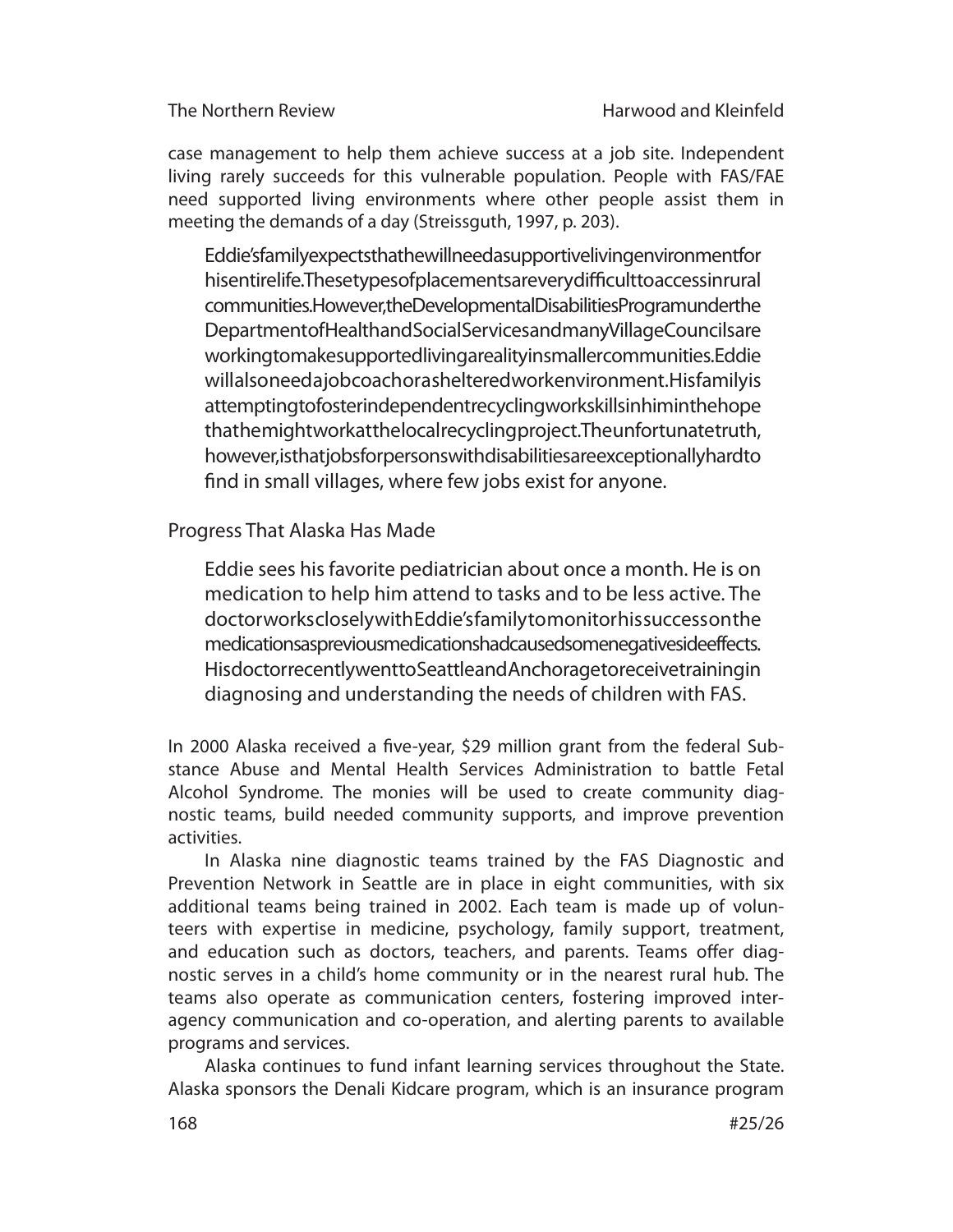for mothers and babies to ensure that no child is without medical insurance.

School supports are getting better. Alaska law requires that all teachers who enter the classroom know something about FAS/FAE. Many districts sponsor training programs for teachers to help them work with children with FAS. The Department of Education and Early Development (EED), in partnership with the DHSS Office of FAS has hired a full-time FAS Education Specialist to work with schools across Alaska. The EED FAS project provides statewide assistance through training, technical assistance, minigrants, and support to schools. Through this project, the FAS Education Specialist will travel to school districts that desire assistance in developing specific strategies for working with children affected by prenatal alcohol exposure in their care.

#### **Conclusions**

Most days Eddie is an extremely content person. He reads, watches the Discovery Channel, and organize shis Lego. He helps with chores around the house and plays with his few devoted friends. He likes fantasy play and tells elabo rate stories about heroes and villains that are fun to hear.

While preventing FAS/FAE is a top priority in every community in Alaska, small northern communities must insure that people with FAS already in the community are adequately supported. Alaska has pioneered several programs that other remote northern communities might wish to consider. First, and most important, are diagnostic teams, which can be trained at centers like the University of Washington, who return to remote communities and offer help with diagnostic and other services. Second, Infant Learning Programs are crucial for both avoiding later behavior problems and teaching families how to be advocates for their children. Alaska uses itinerant teachers and therapists with considerable success to provide ILP services. Third, educating teachers on the many expressions of FAS/FAE and providing appropriate special-education services is critical to avoid their misinterpreting behaviors. While most teachers in Alaska do receive some instruction through in-service programs, the need for continued training remains. The needs of children with FAS/FAE often overwhelm teachers, especially in small schools. Itinerant special education teachers and FAS educational support programs help. Finally, young adults with FAS need improved mental health services, sheltered employment, and supported living opportunities.

Alaska is beginning to make progress, in part through local Native organizations and community task forces. While none of these services are enough, Eddie with FAS—who is one small piece of a large statistic—is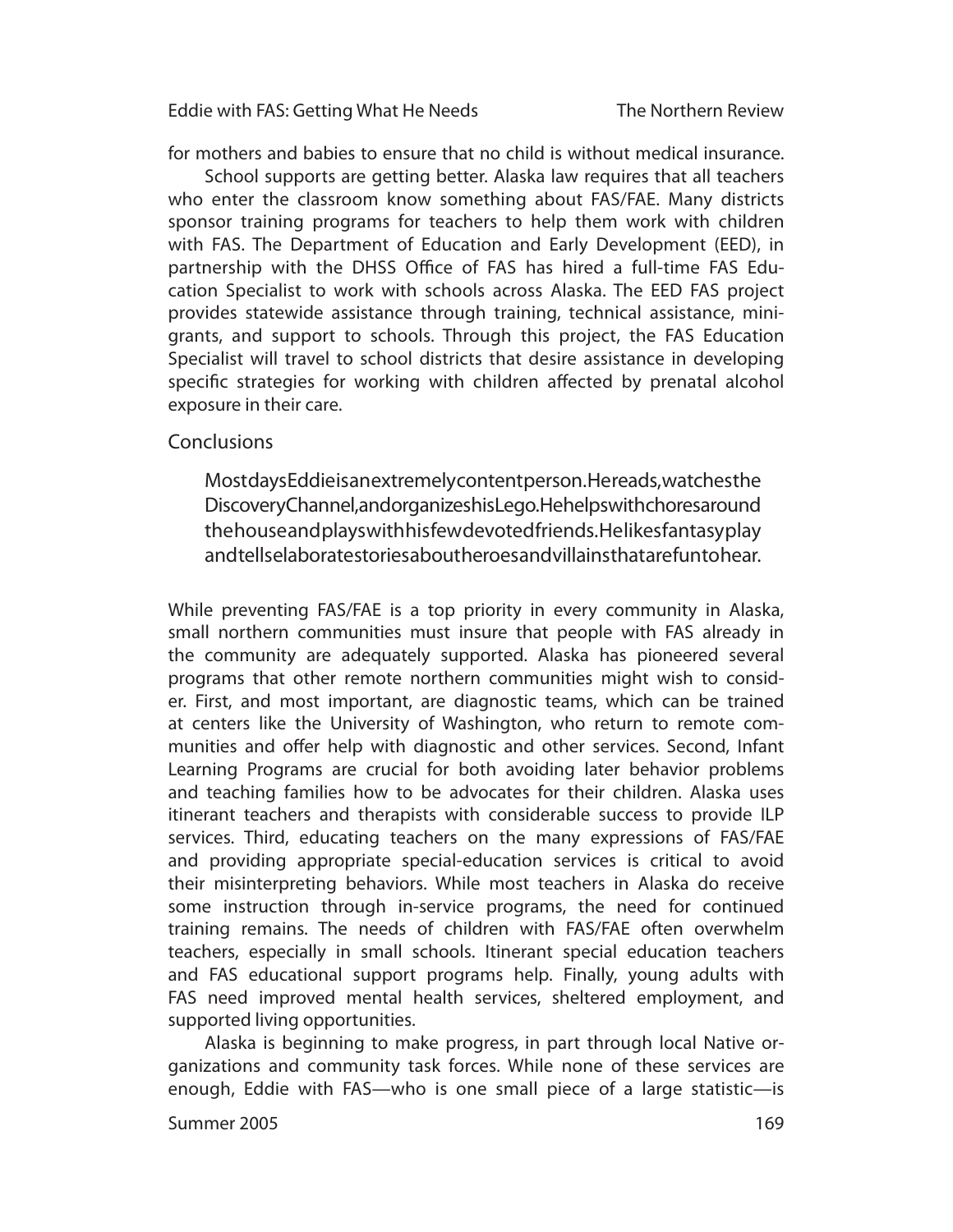starting to get what he needs.

#### **Dedication**

This article is dedicated to Eddie and Chris who let us tell their incredible story. We love you.

## About the Authors

Maureen Harwood received her Master's degree from the University of Alaska Fairbanks in 2002. The focus of her studies was people with FAS and their needs within Alaska's criminal justice system. She is a long-time advocate of Alaskans with FAS. She currently works for the State of Alaska's Developmental Disabilities Program. Eddie is one of her heroes. Judith Smilg Kleinfeld is professor of psychology at the University of Alaska Fairbanks and Director of the Northern Studies Program. She has pioneered "wisdom of practice" studies in how to parent, teach, and counsel young people with fetal alcohol syndrome. Her books include Fantastic Antone Succeeds and Fantastic Antone Grows Up.

### References

- Astley, S., Bailey, D., Talbot, C., & Clarren, S. (2000). Fetal Alcohol Syndrome (FAS) primary prevention through FAS diagnosis: A comprehensive profile of 80 birth mothers of children with FAS. Alcohol and Alcoholism, 35, 509-519.
- Astley, S., Clarren, S. (1999). FAS Diagnostic and Prevention Network. Diagnostic guide for Fetal Alcohol Syndrome and related conditions. Seattle: University of Washington. <http://depts.washington.edu/fasdpn>
- Baxter, S. (2000). Adapting talk therapy for individuals With FAS/E. In J. Kleinfeld, B. Morse, & S. Wescott (Eds.), Fantastic Antone grows up: Adolescents and adults with Fetal Alcohol Syndrome (pp. 169-192). Fairbanks: University of Alaska Press.
- Coggins, T., Friet, T., Morgan, T. (1997). Analyzing narrative productions in older school-age children and adolescents with Fetal Alcohol Syndrome: An experimental tool for clinical applications. Clinical Linguistics & Phonetics, 12, 221-236.
- Dagher-Margosian, J. (1997). Representing the FAS client in a criminal case. In A. Streissguth & J. Kanter (Eds.), The challenge of Fetal Alcohol Syndrome: Overcoming secondary disabilities (pp. 125-133). Seattle and London: University of Washington Press.
- Hinde, J. (1993). Early intervention for alcohol-affected children. In J. Kleinfeld & S. Wescott (Eds.), Fantastic Antone succeeds! Experiences in educating child ren with Fetal Alcohol Syndrome. (pp. 131-148) Fairbanks: University of Alaska Press.
- Kleinfeld, J., Morse, B. & Wescott, S. (Eds.) (2000). Fantastic Antone grows up: Adolescents and adults with Fetal Alcohol Syndrome. Fairbanks: University of Alaska Press.
- Kleinfeld, J., & Wescott, S. (Eds.) (1993). Fantastic Antone Succeeds! Experiences in